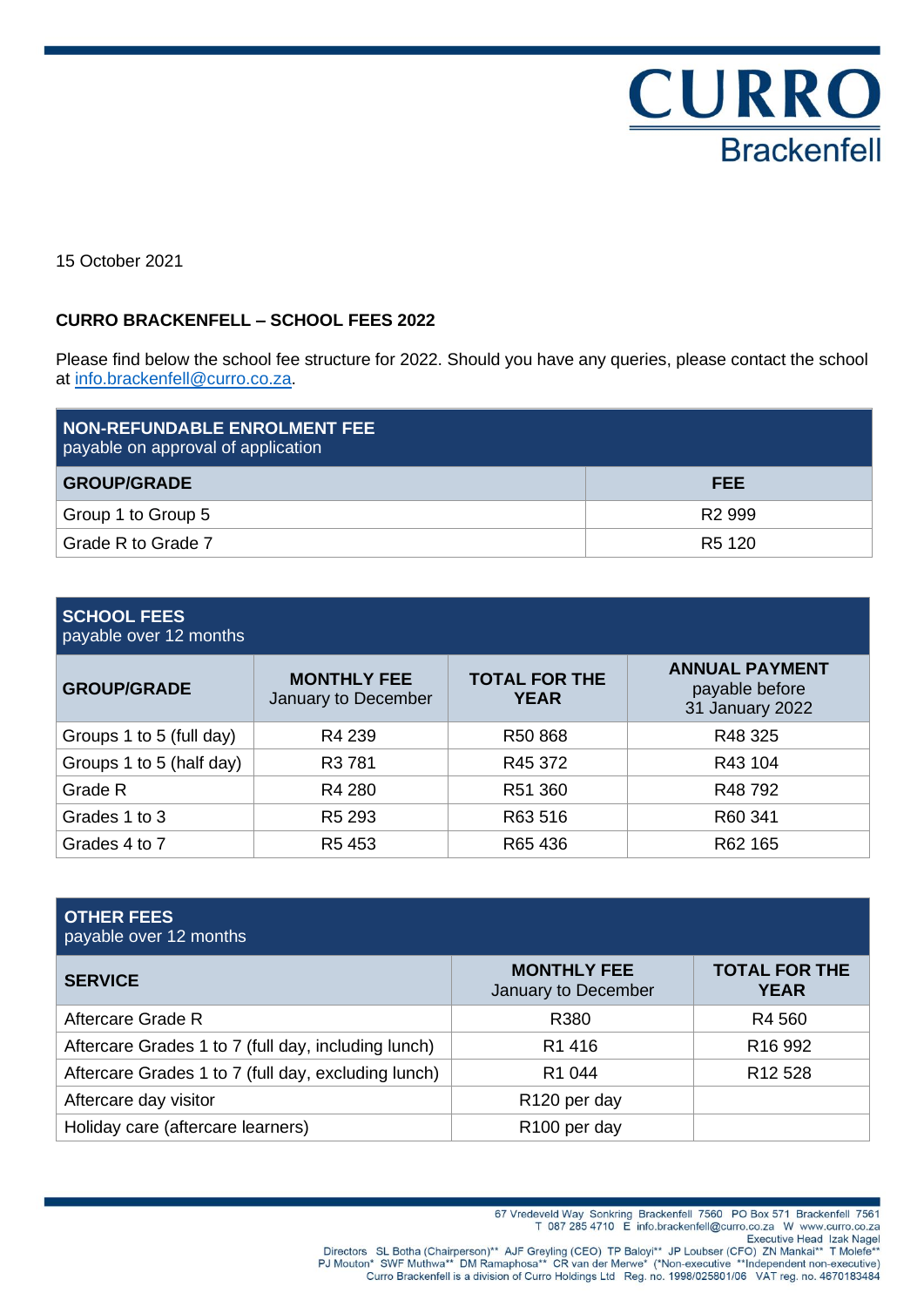# **CURRO**

#### **OTHER FEES** payable over 12 months

| <b>SERVICE</b>                        | <b>MONTHLY FEE</b><br>January to December | <b>TOTAL FOR THE</b><br><b>YEAR</b> |
|---------------------------------------|-------------------------------------------|-------------------------------------|
| Holiday care (non-aftercare learners) | R <sub>120</sub> per day                  |                                     |
| Music (1 x 30 minutes)                | R468                                      | R4 680                              |
| Music (2 x 30 minutes)                | R984                                      | R9 840                              |
| Music (individual)                    | R594                                      | R5 940                              |
| Robotics club (Grades 3 to 7)         | R <sub>205</sub>                          | R <sub>2</sub> 050                  |
| Art club (Grade 3 to 7)               | R490 per term                             |                                     |
| Locker fee (large)                    | Free (first come, first served)           |                                     |

Technology provision, support and services will be included in school fees. Parents and guardians will still need to purchase devices and textbooks (e-books) in accordance with the schooling model.

| <b>PAYMENT METHODS 2022</b> |                                                                                                                                 |
|-----------------------------|---------------------------------------------------------------------------------------------------------------------------------|
| Method 1                    | Annual payment in advance, due by 31 January 2022.                                                                              |
| Method 2                    | Debit-order payments, which can be scheduled monthly in advance x 12 months on or about<br>the 2nd, 16th or 26th of each month. |

# **YOUR FAMILY CODE IS REQUIRED AS THE REFERENCE FOR ALL PAYMENTS.**

Please note that **cash is not accepted as a form of payment for fees** at the school.

# **DEBIT-ORDER COMPLETION**

If you are not yet paying by debit order, we request that you do so as soon as possible since this substantially reduces the administrative burden to identify deposits into our bank account and allocate to the correct learner accounts. We rely on predictable monthly cash flows to manage our affairs.

Please complete a debit-order form and email it to [info.brackenfell@curro.co.za](mailto:info.brackenfell@curro.co.za) or hand it in at reception before 3 December 2021. The form is available from the school and on the Curro website at www.curro.co.za.

| <b>BANK DETAILS</b>    |                            |
|------------------------|----------------------------|
| <b>Name of account</b> | <b>Curro Brackenfell</b>   |
| <b>Bank</b>            | <b>First National Bank</b> |
| <b>Account number</b>  | 624 724 544 21             |
| <b>Branch code</b>     | 25 06 55                   |
| <b>Reference</b>       | Your family code           |